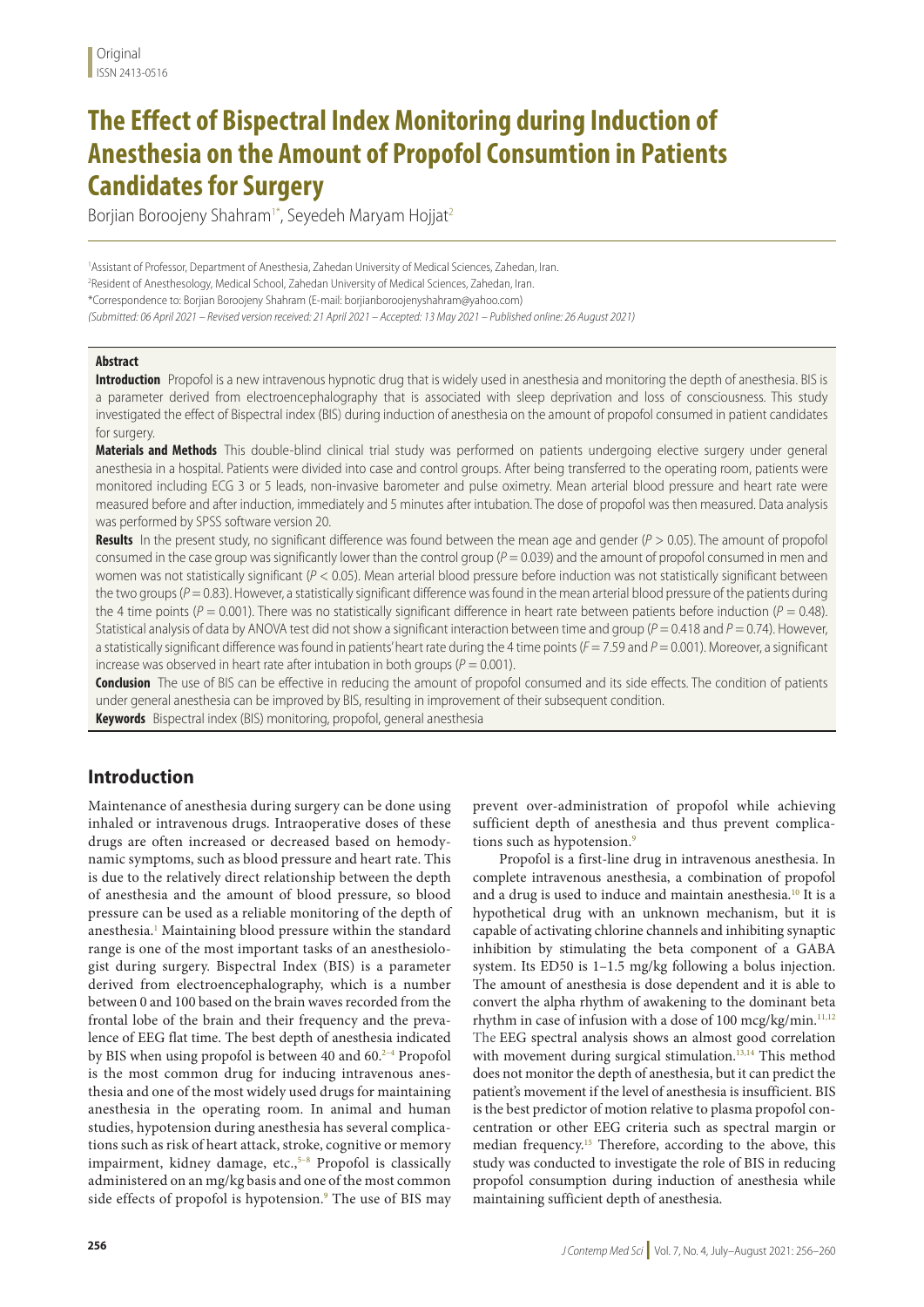## **Materials and Methods**

This double-blind clinical trial was performed on patients who were candidates for elective surgery and underwent general anesthesia in hospitals affiliated to Zahedan-Iran University of Medical Sciences in 1397-98. Patients entered the study after obtaining informed consent and having inclusion and exclusion criteria. Inclusion criteria include: having informed consent, ASA Class I & II, age between 18 and 65 years. Exclusion criteria include: intubation history, decreased level of consciousness for any reason before surgery, brain surgery, cardiovascular disease, esophageal reflux, hiatal hernia, liver or kidney failure, allergy to propofol, taking sedatives or drugs 24 hours before surgery, history of any neurological disorders and use of psychiatric drugs, patient history of addiction, anemia with hemoglobin less than 10 mg/dl, patient dissatisfaction with participation in the study.

#### **Sample Size**

The sample size was calculated using the formula and,<sup>16</sup> at least 40 people in each group.

$$
n = \frac{(Z_{1-\alpha/2} + Z_{1-\beta})^2 (S_1^2 + S_2^2)}{(\mu_1 - \mu_2)^2}
$$

$$
n = \frac{(1.96 + 1.64)^2 (98.6_1^2 + 206.5_2^2)}{(397.8 - 534.4)^2} = 36.4 \approx 40
$$

Propofol intake in BIS group: (397.8 ± 98.6) Propofol consumption in non-BIS group: (534.4 ± 206.5)

#### **Procedure**

Patients were randomly selected and then divided into case groups (BIS) and control using random blocking method. After being transferred to the operating room, the patient underwent monitoring including ECG 3 or 5 leads, Noninvasive Blood Pressure (NIBP) and pulse oximetry. The initial information of the patient was recorded and then the venous cannula No. 20 was implanted in one of the patient's hands and Ringer serum was infused at 4 cc/kg within 10 to 15 minutes. In the study group, the leads of the BIS device (Iran Electronics Industries) were connected to the foreheads of the patients. Induction of anesthesia was performed with 1–2 mg/kg fentanyl and 1% propofol (Fresenius-Kabi, Germany) at a dose of 2 mg/kg at a rate of 130 mg/min. In the case group (BIS), after 20 seconds, propofol was injected at the rate of 0.2 mg/kg if the BIS does not reach less than 60%, and this cycle continued until the BIS decreased to less than 60%. In the control group, 20 seconds after propofol injection, in case of no apnea or loss of eyelash reflex, propofol was injected at the rate of 0.2 mg/kg and this cycle was continued until complete anesthesia, then Cisatracurium with dose 0.15 mg/kg was injected and endotracheal intubation was performed after 3 minutes. Maintenance of anesthesia was continued with propofol at a dose of 4–8 mg/kg/h. Estimation of anesthesia in the patient in the clinical method included loss of oral response, loss of sense of gentle touch and loss of eyelash reflex.

The dose of propofol in each group was calculated. MAP blood pressure and heart rate of patients were measured before induction, after induction, immediately after intubation and 5 minutes after intubation. In case of any unusual event such as laryngeal spasm or arrhythmia that required treatment outside the above protocol, the patient was excluded from the study while recording the event.

## **Data Analysis**

The information was displayed in the form of tables and graphs. Data analysis was performed according to the type of variable and the required conditions by appropriate statistical tests (including Chi-square, Mixed ANOVA, Independent samples *t*-test). Statistical analysis was performed using SPSS software version 20 and a statistically significant level of 0.05 was considered.

## **Ethical Considerations**

After receiving a written letter of introduction and written consent from the selected researcher centers, initial measures were taken to carry out the project. All patients' information was kept confidential. All ethics statements were included in the study by regarding the declarations of Helsinki and Ethics Research Committees of the University of Medical Sciences. The project was carried out after approval by the Research Council of the Medical School and receiving the code of ethic (IR.ZAUMS.REC.1398.199 and IRCT20190813044521N1).

## **Results**

In this study, 90 patients were included in the study. The mean age in the case group was  $28.11 \pm 7.24$  years and in the control group was  $29.16 \pm 8.45$  years. Statistically, the two groups did not differ significantly ( $P = 0.53$ ). Also, no statistically significant difference was found between the two groups in terms of gender frequency (*P* = 0.82), (Table 1).

The mean propofol consumption was  $2.86 \pm 0.25$  mg/kg in the case group and  $3.01 \pm 0.4$  mg/kg in the control group. The amount of propofol consumed in the case group was significantly lower than the control group ( $P = 0.039$ ). The amount of propofol consumed by sex in the study groups was also calculated. As shown in Table 2, the amount of propofol consumed in men and women was not statistically significant (*P* < 0.05).

Table 3 and Figure 1 compare the amount of MAP changes at the time before and after induction, immediately and 5 minutes after intubation in the two groups. Mean arterial blood pressure before induction was not found to be statistically significant between the two groups ( $P = 0.83$ ). Statistical analysis of data by ANOVA test did not show a significant interaction between time and group ( $P = 0.217$  and  $P = 0.86$ ), but a statistically significant difference was found in mean arterial blood pressure of patients during the 4 time points  $(F = 7.59$  and *P* = 0.001). Furthermore, a significant increase was found in

|  | Table 1. Gender frequency of patients |  |
|--|---------------------------------------|--|
|--|---------------------------------------|--|

|       |            | Sex        |               |              |
|-------|------------|------------|---------------|--------------|
|       |            | Male       | <b>Female</b> | <b>Total</b> |
|       | Case       | 28 (62.2%) | 17 (37.8%)    | 45 (100%)    |
| Group | Control    | 29 (64.4%) | 16 (35.6%)    | 45 (100%)    |
|       | $P$ -value |            | 0.82          |              |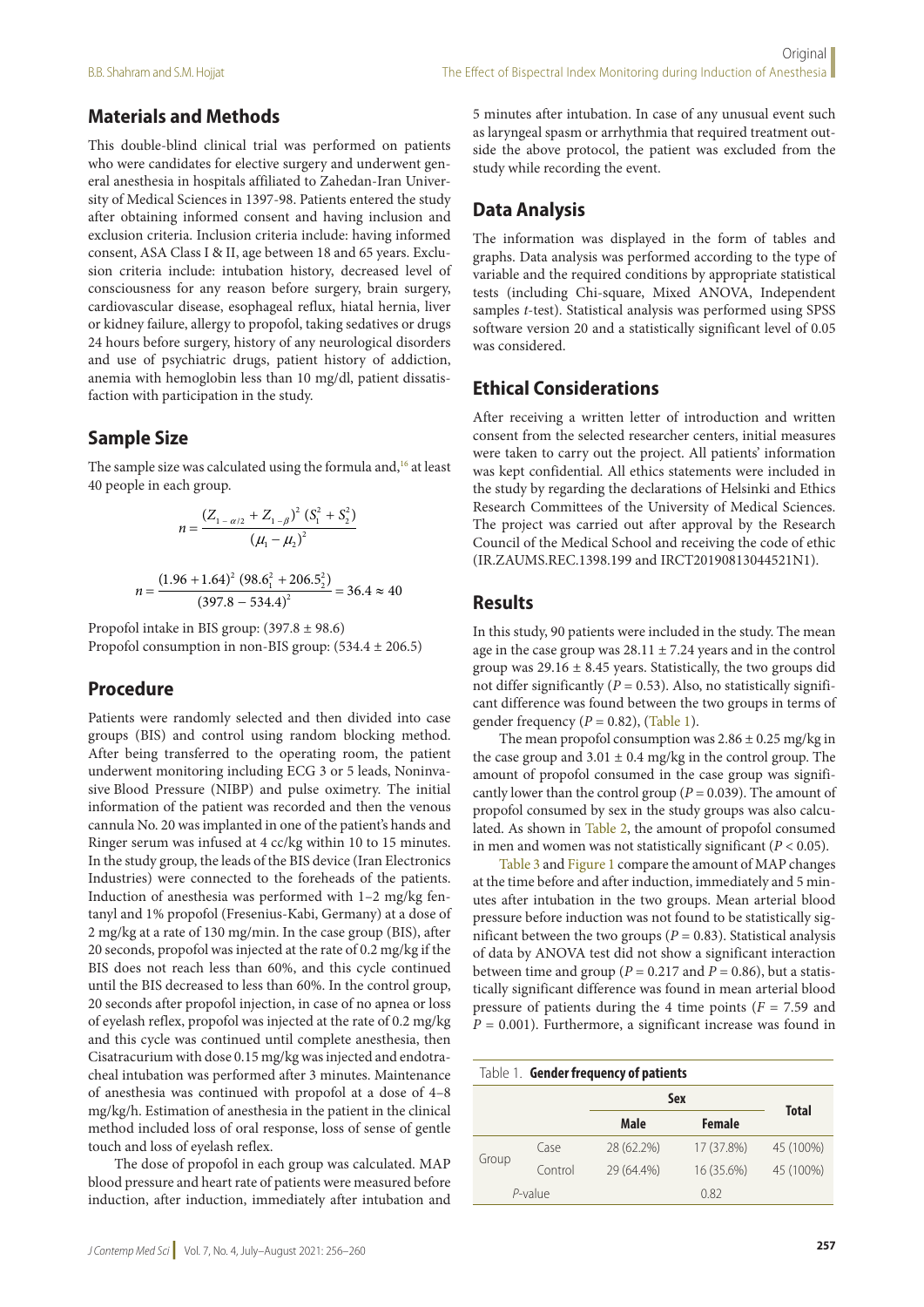|         | Table 2. <b>Propofol intake by sex</b> |                       |                      |  |
|---------|----------------------------------------|-----------------------|----------------------|--|
| Group   | Sex                                    | Propofol dose (mg/kg) | P-value <sup>*</sup> |  |
| Case    | Male                                   | $7.86 + 0.29$         | 0.94                 |  |
|         | Female                                 | $7.85 + 0.19$         |                      |  |
| Control | Male                                   | $302 + 045$           | 0.73                 |  |
|         | Female                                 | $7.98 + 0.3$          |                      |  |
| Total   | Male                                   | $7.94 + 0.38$         | 0.68                 |  |
|         | Female                                 | $291 + 0.25$          |                      |  |

\*Independent samples *t*-test.

| Table 3. MAP rate at different times |               |                            |                      |
|--------------------------------------|---------------|----------------------------|----------------------|
|                                      | Group         |                            |                      |
| <b>Evaluation time</b>               | Case          | Control                    | P-value <sup>*</sup> |
| Before induction                     | $9.78 + 1.3$  | $9.27 + 1.3$               |                      |
| After induction                      | $928 + 103$   | $909 + 111$                |                      |
| Immediately after<br>intubation      | $9.03 + 1.34$ | $8.74 + 1.28$              | 0.86                 |
| 5 minutes after<br>intubation        | $994 + 143**$ | $9.54 + 1.3$ <sup>**</sup> |                      |

\*Mixed ANOVA test. \*\**P* < 0.05.



Fig. 1 **Changes in mean arterial pressure at different times.**

mean arterial pressure after intubation in both groups (case group:  $P = 0.011$ ; control group:  $P = 0.034$ ).

The comparisons of heart rate changes at times before and after induction, immediately and 5 minutes after intubation in the two groups are shown in Table 4 and Figure 2. There was no statistically significant difference in heart rate between patients before induction ( $P = 0.48$ ). Statistical analysis of data by ANOVA test did not show a significant interaction between time and group ( $P = 0.418$  and  $P = 0.74$ ). However, a statistically significant difference was found in patients' heart rate during the 4 time points ( $F = 7.59$  and  $P = 0.001$ ). A significant increase was found in heart rate after intubation in both groups  $(P = 0.001)$ .

| Table 4. Heart rate at different times |                              |                      |  |
|----------------------------------------|------------------------------|----------------------|--|
| Group                                  |                              | P-value <sup>*</sup> |  |
| Case                                   | Control                      |                      |  |
| $8013 + 487$                           | $80.17 + 5.39$               |                      |  |
| $8193 + 422$                           | $81.46 + 4.04$               |                      |  |
| $8075 + 664$                           | $79.84 + 4.67$               | 074                  |  |
| $86.77 + 4.14$ <sup>**</sup>           | $87.35 + 4.14$ <sup>**</sup> |                      |  |
|                                        |                              |                      |  |

\*Mixed ANOVA test.



#### **Discussion**

Propofol is a new intravenous hypnotic drug that is widely used in anesthesia. Monitoring the depth of anesthesia with BIS is also a parameter derived from electroencephalography (EEG), which is associated with sleep deprivation and loss of consciousness.15

Therefore, the aim of this study was to evaluate the effect of using BIS monitoring during induction of anesthesia on the amount of propofol consumed in patient candidates for surgery. In the present study, no significant difference was observed between the mean age and gender (*P* > 0.05). The amount of propofol consumed in the case group was significantly lower than the control group  $(P = 0.039)$  and the amount of propofol consumed in men and women was not found to be statistically significant ( $P < 0.05$ ). Mean arterial blood pressure before induction was not statistically significant between the two groups ( $P = 0.83$ ). Statistical analysis of data by ANOVA test did not show a significant interaction between time and group ( $P = 0.217$  and  $P = 0.86$ ), but a statistically significant difference was observed in mean arterial blood pressure of patients during the 4 time points  $(P = 0.0011)$ . In addition, a significant increase was found in mean arterial pressure after intubation in both groups  $(P = 0.011$  and  $P = 0.034$ ).

There was no statistically significant difference in heart rate between patients before induction  $(P = 0.48)$ . Statistical analysis of data by ANOVA test did not reveal a significant correlation between time and group ( $P = 0.418$  and  $P = 0.74$ ). But a statistically significant difference was observed in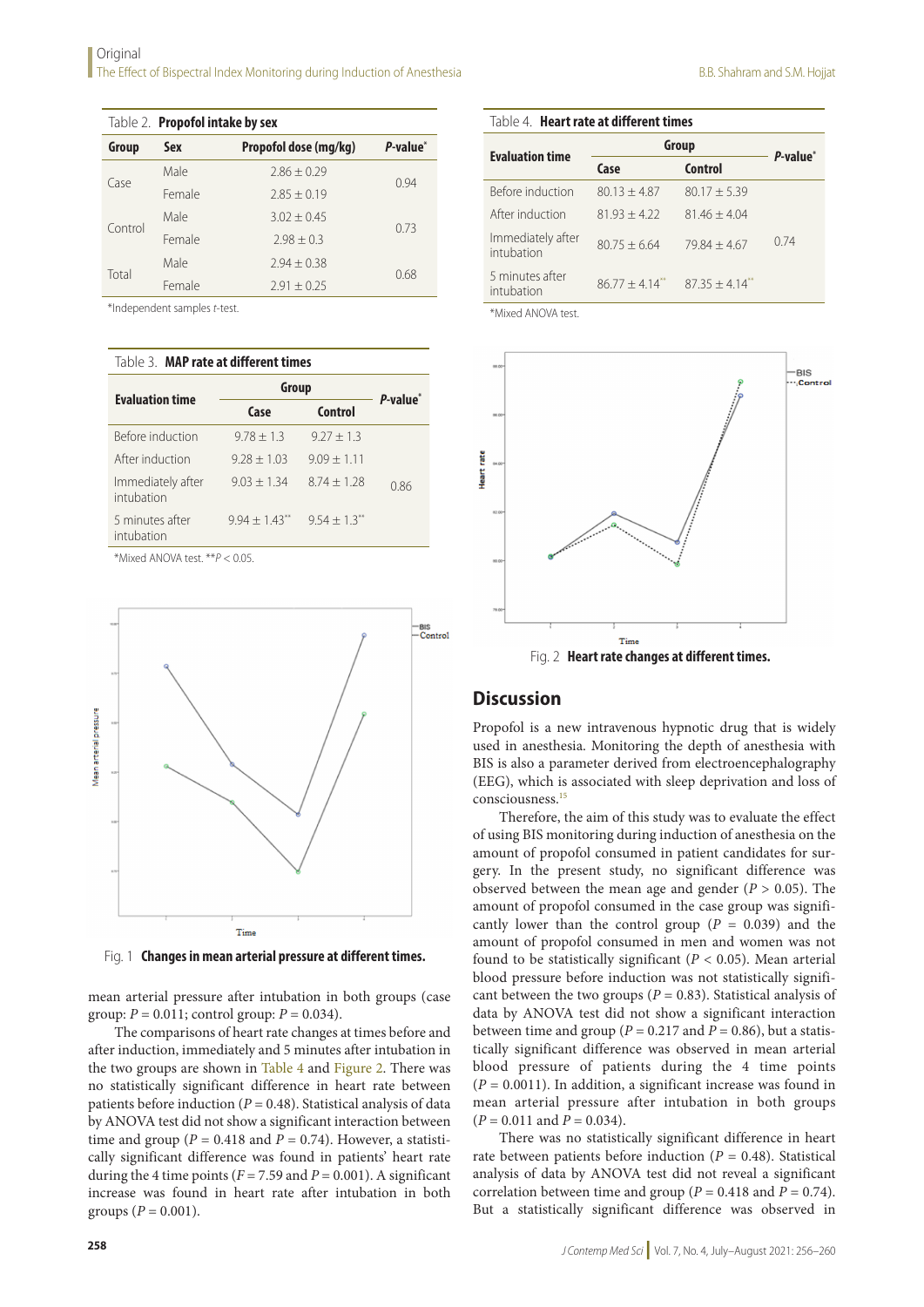patients' heart rate during the 4 time points ( $F = 7.59$  and  $P =$ 0.001). There was a significant increase in heart rate after intubation in both groups  $(P = 0.001)$ .

In this regard, various studies have been conducted. For instance, Mahori et al., evaluated the effect of BIS index on propofol consumption in patients undergoing coronary artery bypass graft surgery and stated that although propofol consumption in the intervention group was less than control group but this finding was not statistically significant and the time of endotracheal tube removal after surgery was not found to be statistically significant between the two groups. This study stated that the binomial index is a valuable tool for monitoring the depth of anesthesia, but can not be useful as a guide for propofol administration.17 Arbabpour et al. Showed that the BIS index for as monitoring the depth of anesthesia in cesarean section leads to acceleration of the time of removal of the endotracheal tube, and time of recovery, as well as acceleration of the mother's consciousness to care for the baby.18 The results of the evaluation are consistent with the present study.

Hasani et al. also evaluated the effect of constant dose and variable dose of propofol maintenance on waking time by monitoring the BIS index. According to the results, the time of the first awakening response in the first group who received the variable dose of propofol was 480 seconds on average while it was found to be 549 seconds in the second group was (*P* < 0.05). The total amount of drug used during surgery, which lasted about  $120 \pm 30$  minutes for all patients, averaged 980 mg in the first group and 1240 mg in the second group. Accordingly, administration of propofol infusion by monitoring the depth of anesthesia with BIS index during anesthesia accelerates recovery and reduces propofol consumption.19 This is also consistent with the results of the present study.

Another study by Hasani et al. reported no statistically significant difference in the effect of vital signs in the study

#### **References**

- 1. Adrian W. Gelb, Kate Leslie, Donald R. Stanski, Steven L. Shafers. Monitoring the depth of Anesthesia. In: Miller's Anesthesia 7<sup>th</sup> ed, churchill livingstone, USA, 2010. p:1245.
- Fahy BG, Chau DF. The Technology of Processed Electroencephalogram Monitoring Devices for Assessment of Depth of Anesthesia. Anesthesia and analgesia. 2018;126(1):111-7.
- 3. Ferreira A, Nunes C, Ferreira AL, Tedim R, Amorim P. Inter-patient variability and predictive factors of propofol requirements and estimated concentrations for loss of consciousness and recovery. J Neurosurg Anesthesiol. 2015;27:260–1.
- 4. Ferreira AL, Mendes JG, Nunes CS, Amorim P. Evaluation of Bispectral Index time delay in response to anesthesia induction: an observational study. Brazilian J Anesthesiol Elsevier. 2019;69:377–82.
- Upton RN, Martinez AM, Grant C. Comparison of the sedative properties of CNS 7056, midazolam, and propofol in sheep. British journal of anaesthesia. 2009;103(6):848-57.
- 6. Bijker JB, Persoon S, Peelen LM, Moons KG, Kalkman CJ, Kappelle LJ, et al. Intraoperative hypotension and perioperative ischemic stroke after general surgery: a nested case-control study. Anesthesiology. 2012;116(3):658-64.
- 7. Walsh M, Devereaux PJ, Garg AX, Kurz A, Turan A, Rodseth RN, et al. Relationship between intraoperative mean arterial pressure and clinical outcomes after noncardiac surgery: toward an empirical definition of hypotension. Anesthesiology. 2013;119(3):507-15.
- 8. Monk TG, Saini V, Weldon BC, Sigl JC. Anesthetic management and one-year mortality after noncardiac surgery. Anesthesia and analgesia. 2005;100(1):4-10.
- Sepúlveda PO, Carrasco E, Tapia LF, Ramos M, Cruz F, Conget P, et al. Evidence of hysteresis in propofol pharmacodynamics. Anaesthesia. 2018;73:40–8.

population and the time to general anesthesia with sevoflurane was less than that of isoflurane and halothane, where sevoflurane was more suitable for general anesthesia in children.<sup>20</sup> Kamali et al. also examined the effect of BIS on patients undergoing cesarean section and showed that the level of awareness during anesthesia was significantly higher in the control group than the BIS group  $(P = 0.0001)$ . Accordingly, the incidence of awareness during anesthesia in the group with BIS monitor is significantly lower than the control group.<sup>21</sup> This finding was also consistent with and confirming our findings.

Other findings of the present study showed a significant increase in mean arterial blood pressure and heart rate in both groups after intubation. Ko et al. reported a similar finding where an increase in blood pressure and heart rate was found after intubation.<sup>22</sup> Tabari et al. compared hemodynamic changes during anesthesia between tracheal intubation and laryngeal mask use. They also reported similar results on moderate arterial hypertension in both groups, but no statistically significant difference was found between the two groups in this regard.23 In general, various studies, including the present study, have shown that the use of BIS can be effective in improving the condition of patients, however, there is a need for more studies in this area.

### **Conclusion**

The use of BIS can be effective in reducing the amount of propofol intake and its side effects. The condition of patients under general anesthesia can be improved by BIS, resulting in improvement of the next condition.

#### **Conflicts of Interest**

None.<sup>1</sup>

- 10. Gonzalez-Cava JM, Reboso JA, Calvo-Rolle JL, Mendez-Perez JA. Adaptive drug interaction model to predict depth of anesthesia in the operating room. Biomed Signal Process Control. 2020;59:101931.
- 11. Vakkuri A, Yli-Hankala A, Talja P, Mustola S, Tolvanen-Laakso H, Sampson T, et al. Time-frequency balanced spectral entropy as a measure of anesthetic drug efect in central nervous system during sevofurane, propofol, and thiopental anesthesia. Acta Anaesthesiol Scand. 2004;48:145–53.
- 12. Mourisse J, Lerou J, Struys M, Zwarts M, Booij L. Multi-level approach to anaesthetic efects produced by sevofurane or propofol in humans: 1. BIS and blink refex. Br J Anaesth. 2007;98:737–45.
- 13. Scott AI. Electroconvulsive therapy, practice and evidence. Br J Psychiatry. 2010;196(3):171–172.
- 14. Kimball JN, Rosenquist PB, Dunn A, McCall V. Prediction of antidepressant response in both 2.25xthreshold RUL and fixed high dose RUL ECT. J Affect Disord. 2009;112(1–3):85–91.
- 15. Castro A, Bressan N, Lobo F, Nunes C, Amorim P. The higher the propofol concentration needed for loss of consciousness the larger its diference to the concentrations required at maintenance, using TCI and BIS guided anesthesia. Eur J Anaesthesiol. 2008;25:150.
- 16. Arya S, Asthana V, Sharma JP. Clinical vs. bispectral index-guided propofol induction of anesthesia: A comparative study. Saudi journal of anaesthesia. 2013;7(1):75-9.
- 17. Mahori A, Heshmati F, Abbasivash R, Norozinia H, Hassani E, Nasiri AA. The effect of Bispectral Index monitoring on propofol consumption in patients undergoing coronary artery bypass graft. Studies in Medical Sciences. 2011;22(3):249-54.
- 18. Arbabpour R, Ganji Fard M, Tabiee S, Saadatjoo SA. The effect of Bi-Spectral Index on recovery and postoperative complications in patients undergoing caesarean section. Journal of Birjand University of Medical Sciences. 2015;22(2):94-103.